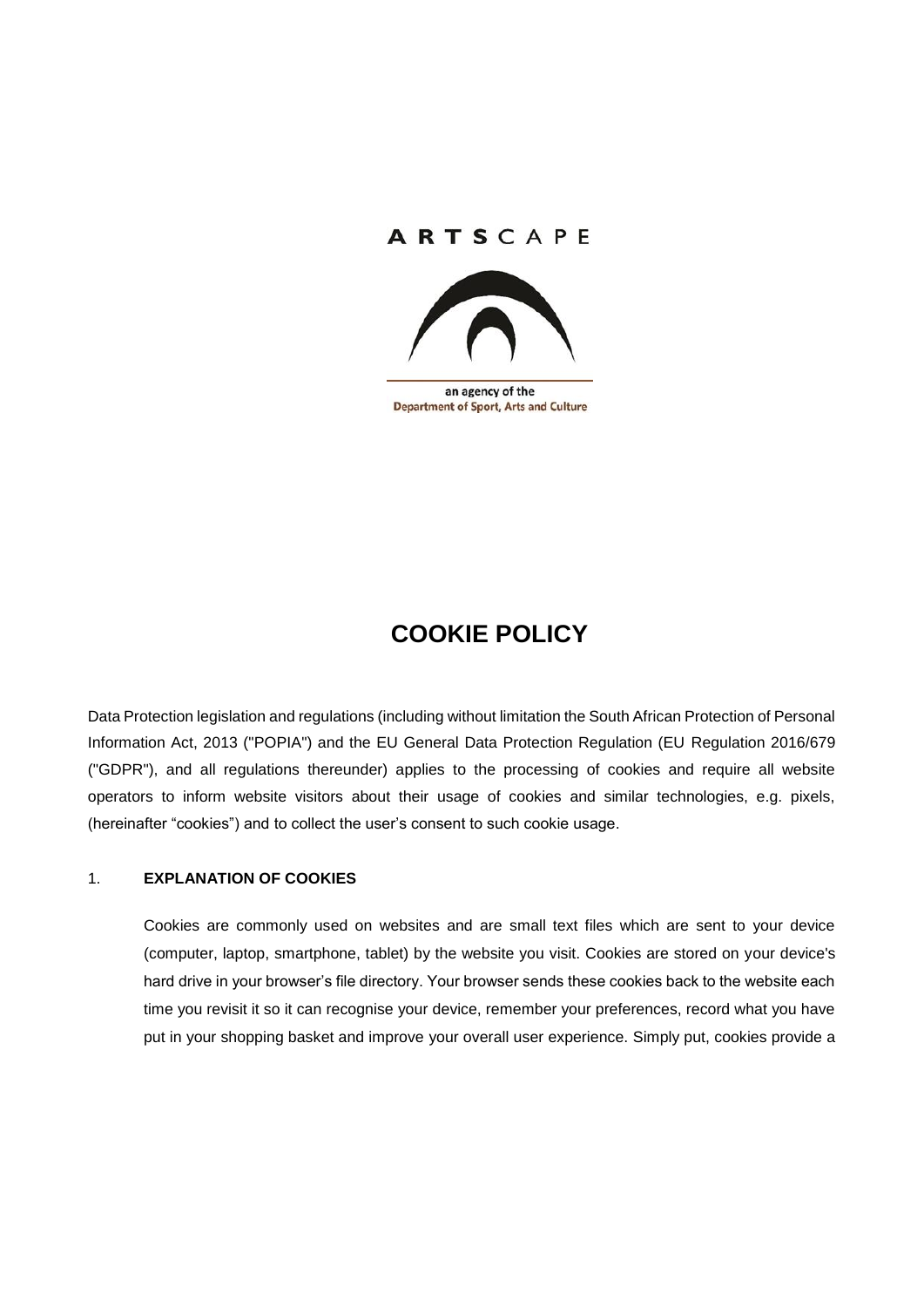way for the website to recognize you and keep track of your preferences. Please note that certain functions of our website may no longer work or work not correctly without cookies.

### 2. **COOKIE CONSENT**

If you visit our website for the first time, you will see our Cookie Banner asking you to consent to the use of certain cookies and, when you click on 'Cookies Settings', you will be directed to our Privacy Preference Centre. Using this tool will set a cookie on your device to remember your preferences.

#### 3. **CATEGORIES OF COOKIES**

Depending on their function and their intended purpose, cookies can be assigned to the following categories: strictly necessary cookies, performance cookies, functional cookies and targeting cookies.

#### 3.1 Strictly Necessary Cookies

Strictly necessary cookies are required to navigate our websites and operate basic website functions. Examples of strictly necessary cookies are login cookies (which enable you to login into secure areas of our website), shopping cart or e-billing cookies or cookies to remember your cookie settings. Without these cookies certain basic functionalities cannot be offered. Strictly necessary cookies are always active and will be placed without your consent.

To the extent that information processed in connection with strictly necessary cookies should qualify as personal data, the legal ground for that processing is our legitimate interest to operate the website (Art. 6 (1) lit. (f) GDPR and/or section 11(1)(f) of the POPIA).

#### 3.2 PERFORMANCE COOKIES OR ANALYTICS COOKIES

Performance cookies or analytics cookies collect information on your usage of our websites. They identify a variety of metrics, for example, your internet browser, operating system, duration and number of page visits, errors you experienced. The information collected is aggregated and anonymous. It does not allow personal identification, it only serves the purpose of evaluating and enhancing the user experience of our websites. This helps us to improve the way our websites work, for example, by ensuring that users are finding what they are looking for easily.

To the extent that information processed in connection with performance cookies should qualify as personal data, the legal basis for that processing is your consent (Art. 6 (1) lit. (a) GDPR and/or section 11(1)(a) of the POPIA).

#### 3.3 FUNCTIONAL COOKIES

Functional cookies enable a website to store information and options you have already previously entered (e.g. username, layout settings, contact us form) in order to offer you improved personalised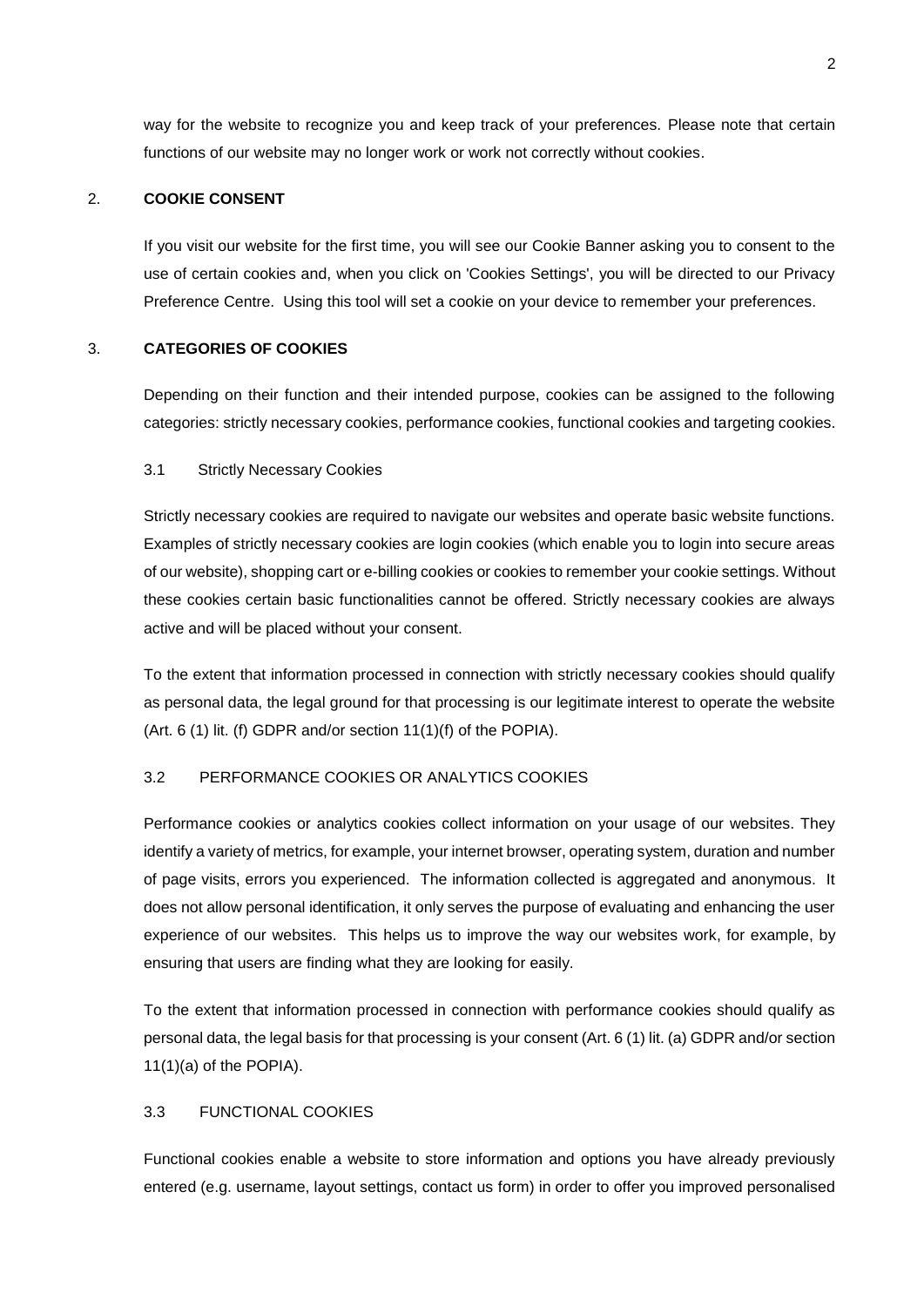functions and remember your preferences (e.g. your choice of language or region). They are also used to enable requested functions, like Live Chat and playing videos.

To the extent that information processed in connection with functional cookies should qualify as personal data, the legal basis for that processing is your consent (Art. 6 (1) lit. (a) GDPR and/or section 11(1)(a) of the POPIA).

#### 3.4 TARGETING COOKIES

Targeting cookies (cookies used for marketing purposes) record your visit on our websites, the pages you have visited and the links you have followed. They are used to deliver adverts more relevant to you and your interests. They are also used to limit the number of times you see an advertisement as well as help measure the effectiveness of an advertising campaign, and to make the advertising displayed more relevant to your interests. They remember that you have visited a website and this information is shared with other organisations such as advertisers e.g. Google.

The legal basis for the processing of personal data in connection with targeting cookies (if any) is your consent (Art. 6 (1) lit. (a) GDPR and/or section 11(1)(a) of the POPIA).

#### 4. **THIRD PARTY COOKIES**

In some special cases we also use cookies provided by trusted third parties. The following section details which third party cookies you might encounter through this site.

- 4.1 This site uses Google Analytics which is one of the most widespread and trusted analytics solution on the web for helping us to understand how you use the site and ways that we can improve your experience. These cookies may track things such as how long you spend on the site and the pages that you visit so we can continue to produce engaging content. For more information on Google Analytics cookies, see the official [Google Analytics page.](https://developers.google.com/analytics/devguides/collection/analyticsjs/cookie-usage)
- 4.2 Third party analytics are used to track and measure usage of this site so that we can continue to produce engaging content. These cookies may track things such as how long you spend on the site or pages you visit which helps us to understand how we can improve the site for you.
- 4.3 From time to time we test new features and make subtle changes to the way that the site is delivered. When we are still testing new features these cookies may be used to ensure that you receive a consistent experience whilst on the site whilst ensuring we understand which optimisations our users appreciate the most.
- 4.4 As we sell products it's important for us to understand statistics about how many of the visitors to our site actually make a purchase and as such this is the kind of data that these cookies will